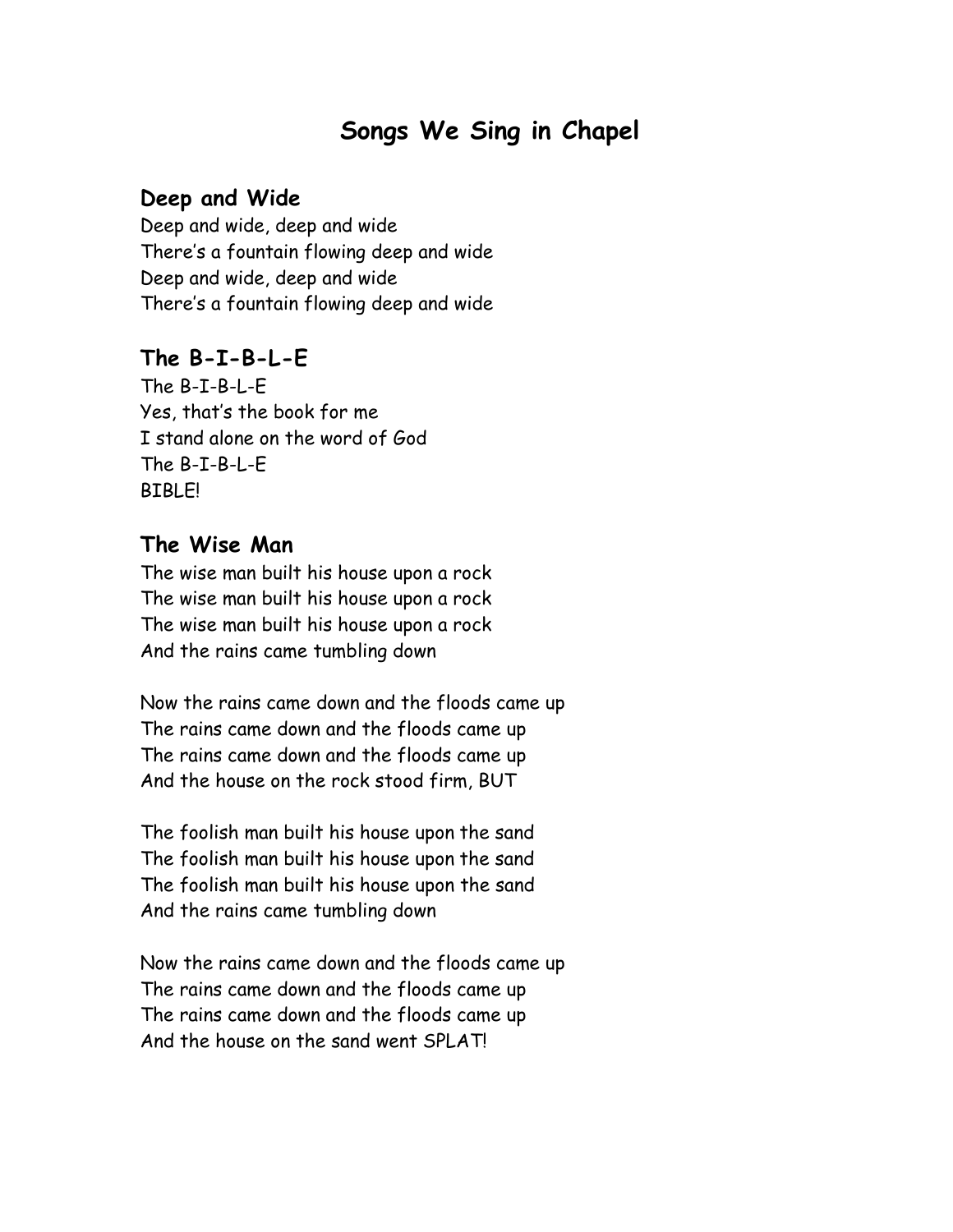### **Jesus Loves Me**

Jesus loves me, this I know, For the Bible tells me so Little ones to Him belong They are weak, but He is strong Yes, Jesus loves me Yes, Jesus loves me Yes, Jesus loves me The Bible tells me so

### **Spirit of the Living God**

Spirit of the Living God, Fall afresh on me Spirit of the Living God, Fall afresh on me Meld me, mold me, fill me, use me Spirit of the Living God, Fall afresh on me

### **Jesus, Jesus**

Jesus, Jesus Jesus in the morning Jesus at noon time Jesus, Jesus Jesus, when the sun goes down

Praise Him, Praise Him Praise Him in the morning Praise Him at noon time Praise Him, Praise Him Praise Him when the sun goes down